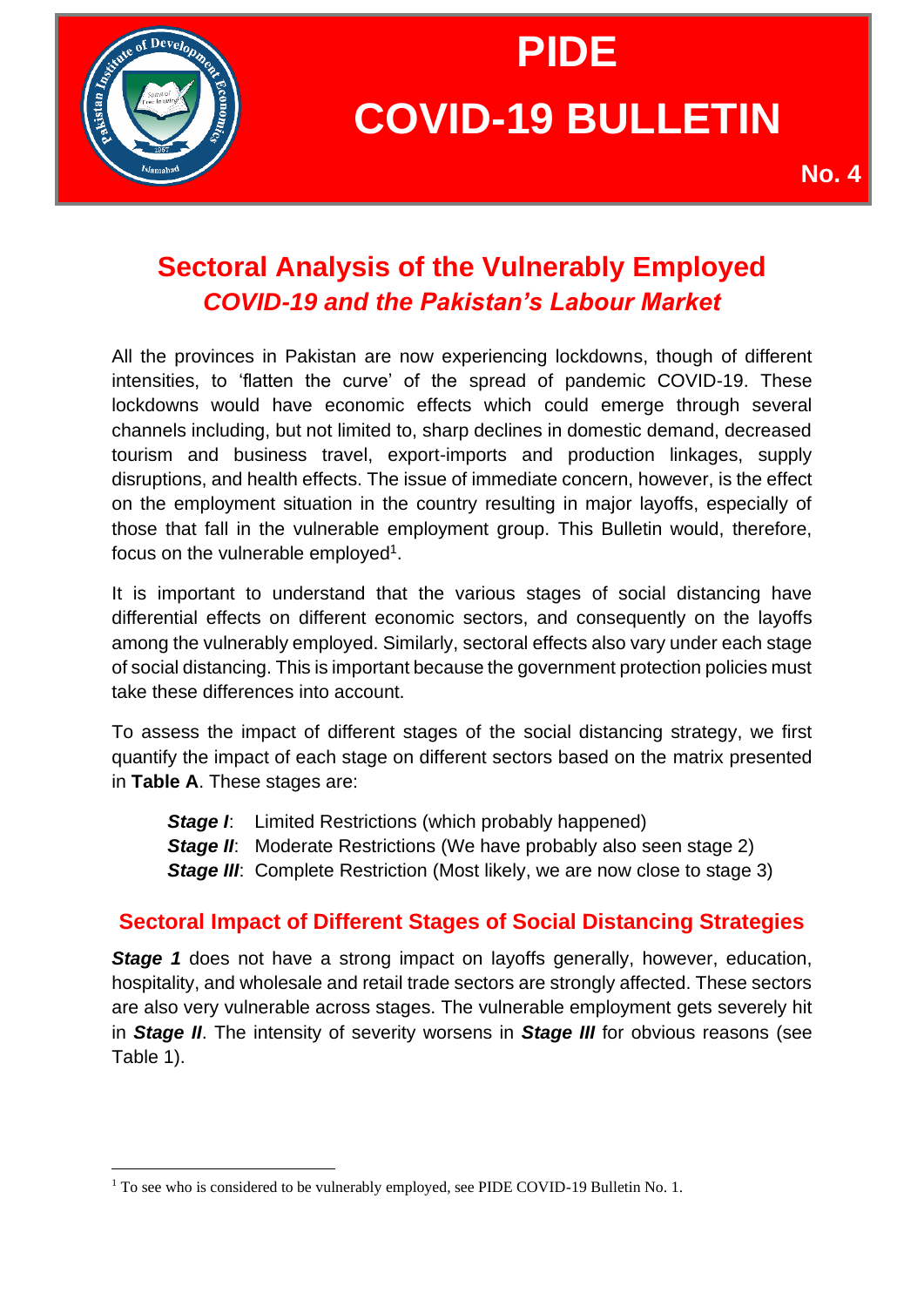|                                    | <b>Stages</b> |                                     |     |
|------------------------------------|---------------|-------------------------------------|-----|
| <b>Sector</b>                      |               | Ш                                   | Ш   |
|                                    |               | Layoffs (%) of the total employment |     |
| Agriculture                        | O             | 20                                  | 50  |
| Fishing                            | 15            | 50                                  | 90  |
| Manufacturing                      | 10            | 70                                  | 90  |
| Electricity, gas and water         | 0             | 10                                  | 10  |
| Construction                       | 0             | 90                                  | 100 |
| Wholesale and retail trade         | 10            | 70                                  | 90  |
| Hotels and restaurants             | 20            | 90                                  | 100 |
| Transport and communication        | 10            | 90                                  | 90  |
| Real estate and business           | 0             | 50                                  | 70  |
| Public administration              | O             | 50                                  | 70  |
| Education                          | 50            | 70                                  | 90  |
| Health and social work             | O             | O                                   | 10  |
| Other community, social activities | 10            | 90                                  | 100 |
| <b>Street Vendors</b>              | 15            | 60                                  | 90  |

#### **Table 1: Sectoral Impact of Stages of Social Distancing Strategies**

*Source: Authors' calculation based on Table A.*

Pakistan is somewhere between *Stages I and II* at the moment. It will, however, quickly find itself between *Stage II and III* if the number of confirmed cases continue to grow exponentially. Since the vulnerable job loss has already started in different sectors, a scenario analysis of the three stages may give us some idea of the potential layoffs in the economy for designing an adequate relief package. This is shown in Figure 1.



**Figure 1: Total Expected Layoffs in the Vulnerable Employment** 

*Source: Authors' analysis based on the Labor Force Survey, PBS 2017-18*

It is evident that moving from *Stage I to II* would result in more than ten times increase in the layoffs in vulnerable employment. Going into a complete lockdown (*Stage III*) would push this number to above 18 million.

For an adequate policy response, we must explore the number of sectoral layoffs for these stages. Table 2 provide this information. Interestingly, the impact on agriculture sector would not be experienced in *Stage I.* In *Stage II and III*, however, layoffs may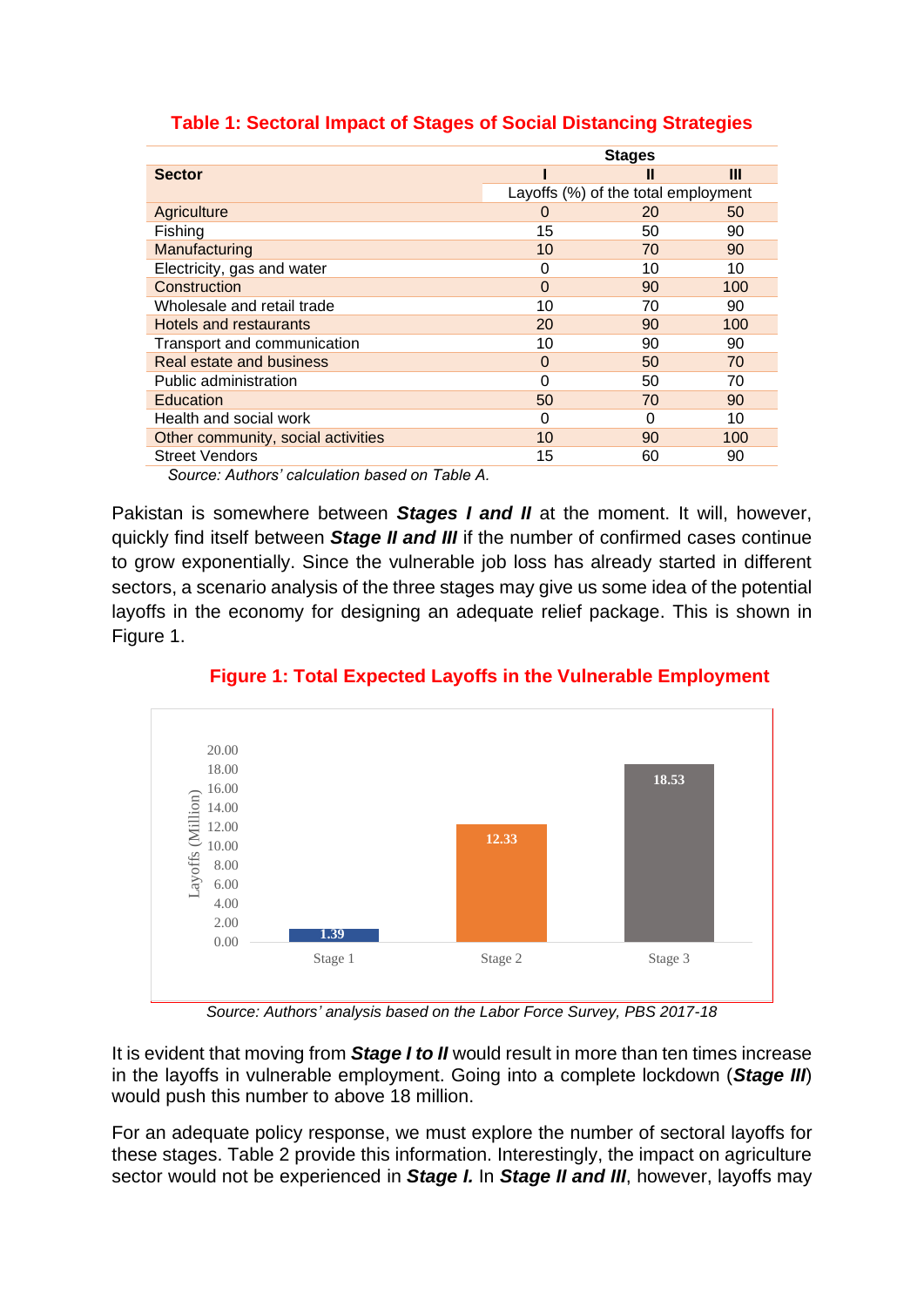result from reduced domestic and foreign demand for textiles and other agriculture products. The most hit sectors in *Stage II* are wholesale and retail trade, agriculture, manufacturing, and transport and communication. The vulnerable employment is high in these sectors and they are also more sensitive to lockdown.

| <b>Sector</b>               | Vulnerable<br><b>Employment</b> | Stage 1 | Stage 2 | Stage 3 |
|-----------------------------|---------------------------------|---------|---------|---------|
| Agriculture                 | 12.82                           | 0.00    | 2.56    | 6.41    |
| <b>Fishing</b>              | 0.05                            | 0.01    | 0.03    | 0.05    |
| Manufacturing               | 2.16                            | 0.22    | 1.51    | 1.95    |
| Electricity, gas and water  | 0.14                            | 0.00    | 0.01    | 0.01    |
| Construction                | 0.25                            | 0.00    | 0.22    | 0.22    |
| Wholesale and retail trade  | 6.49                            | 0.65    | 4.55    | 5.85    |
| Hotels and restaurants      | 0.60                            | 0.12    | 0.54    | 0.54    |
| Transport and communication | 1.95                            | 0.20    | 1.76    | 1.95    |
| Real estate and business    | 0.20                            | 0.00    | 0.10    | 0.14    |
| Public administration       | 0.25                            | 0.00    | 0.13    | 0.18    |
| Education                   | 0.09                            | 0.04    | 0.06    | 0.08    |
| Health and social work      | 0.19                            | 0.00    | 0.00    | 0.02    |
| Other community, social     | 0.43                            | 0.04    | 0.38    | 0.43    |
| Vendors                     | 0.79                            | 0.12    | 0.47    | 0.71    |
| Total                       |                                 | 1.39    | 12.33   | 18.53   |

#### **Table 2: Sectoral-wise Expected Layoffs (in millions)**

 *Source: Authors' analysis based on the Labor Force Survey, PBS 2017-18*

Based on the estimates presented in Table 1, we assume the proportions of layoffs for *Stages I, II and III* would be 10% 50% and 60%, respectively. Using these proportions, we look into the expected layoffs by employment status (Table 3). We see that for *Stages I, II, and III*, the majority of layoffs would be of the daily-wage workers and paid workers by piece rate simply because they constitute the bigger proportion.

#### **Table 3: Expected Layoffs by Employment Status**

| <b>Employment Status</b>                    | <b>Employed</b><br>(Million) | Stage 1 | Stage 2 | Stage 3 |
|---------------------------------------------|------------------------------|---------|---------|---------|
| Daily wage workers                          | 20.27                        | 2.03    | 10.14   | 12.16   |
| Paid worker by piece rate or work performed | 9.33                         | 0.93    | 4.67    | 5.60    |
| Paid non-family apprentice                  | 0.49                         | 0.05    | 0.25    | 0.30    |
| <b>Street Vendors</b>                       | 1.00                         | 0.10    | 0.49    | 0.59    |
| <b>Total Layoffs</b>                        |                              | 3.11    | 15.54   | 18.65   |

 *Source: Authors' analysis based on the Labor Force Survey, PBS 2017-18*

The estimated monetary value of the layoffs of vulnerable employment in each sector has been shown in Table 4. Since Pakistan has already passed *Stage I* in most of its regions, the government should be looking at the cost of *Stages II and III* while thinking about the possible mechanisms to reach out the laid-off workers. It is worth mentioning here that this is the monthly cost only. As the period of lockdown would extend, the cost would also increase proportionally.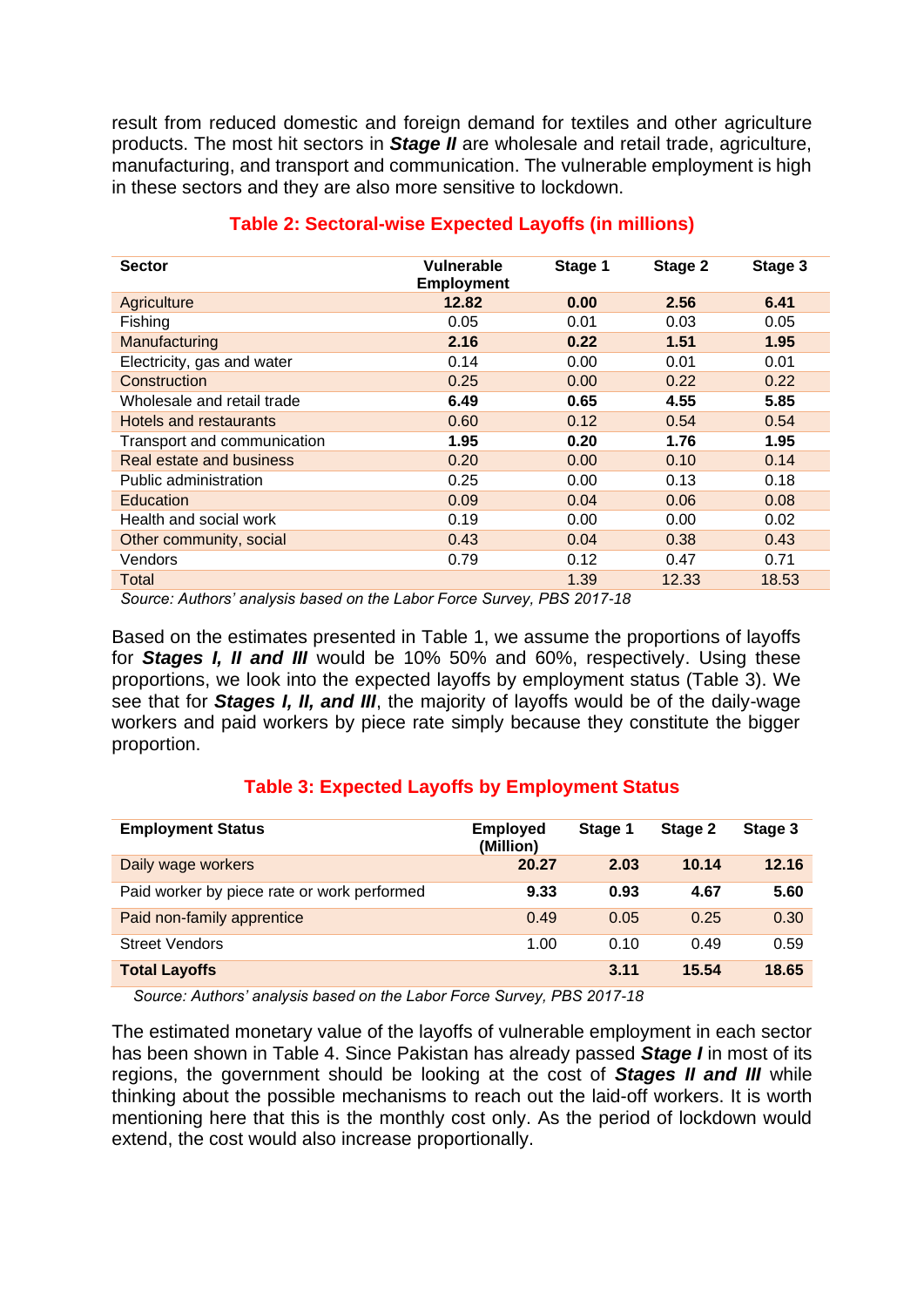| <b>Sectors</b>                                                                                 | Average<br>Wage | Stage I | Stage II | <b>Stage III</b> |
|------------------------------------------------------------------------------------------------|-----------------|---------|----------|------------------|
| Agriculture, forestry, hunting and fishing                                                     | 9645            | 0.10    | 24.98    | 62.31            |
| Manufacturing                                                                                  | 16890           | 3.72    | 25.50    | 32.94            |
| Electricity, gas and water                                                                     | 27600           | 0.00    | 0.39     | 0.39             |
| Construction                                                                                   | 16402           | 0.00    | 3.63     | 3.63             |
| Wholesale & retail trade and restaurants &<br>hotels                                           | 14541           | 11.19   | 73.97    | 92.86            |
| Transport, storage and communication                                                           | 21338           | 4.17    | 37.52    | 41.69            |
| Financing, insurance, real estate and<br>business                                              | 40178           | 0.00    | 3.94     | 5.51             |
| Community, social and personal services                                                        | 25530           | 1.09    | 9.80     | 10.89            |
| <b>Street Vendors</b>                                                                          | 15000           | 1.78    | 7.12     | 10.68            |
| Total                                                                                          |                 | 22.04   | 186.86   | 260.90           |
| $0.0000000$ , $0.000000$ and $0.00000$ and $0.00000$ and $0.00000$ and $0.00000$ and $0.00000$ |                 |         |          |                  |

#### **Table 4: Average Monthly Wage Loss (billion rupees)**

*Source: Authors' analysis based on the Labor Force Survey, PBS 2017-18*

To the extent possible that the spread can be tracked, and lockdown of clusters or cities can be phased out, the monthly cost can be mitigated. It is imperative that the government use all its administrative and other resources to track the virus and track the spread to create firewalls through selective lookdowns and hold the cost down. We will have more on this later!

However, if a coordinated and informed policy does not selectively slow down the spread of the virus, our estimates indicate the cost could be roughly what is shown here.

#### **Suggested Policy Response**

Although Table 4 gives benchmark estimates for the monetary value of job loss (economic impact), the requirement of fiscal space for coping with the economic and medical cost is yet to be determined. This would require an income protection level to be decided. The possible ways to address this crisis are provided below:

- i. Out of the box solutions for doing business are needed. For example, it is estimated that in *Stage I* restaurants are going to face up to 20% reduced sales. This will further go down to about 90% when situation moves to *Stage II.* Government should reduce the GST on the sales of restaurants' takeaways. This will help them in keeping of about 50% of their usual business. This way major layoffs can be averted. Same goes for other type of businesses/transactions which can use technology platform and provide social distance as well.
- ii. Livelihood payments be made mandatory. PIDE COVID-19 Bulletin No. 1 discusses the available options.
- iii. Directed credits at lower cost can be provided to those businesses which employee daily/low wage worker to compensate for the output loss and still keep employing a certain number of workers.
- iv. Such pandemics have short and long-run economic costs related to it. Considering the low to zero real growth scenario, significant tax collection shortage will happen both this year and in the next fiscal year. The current tax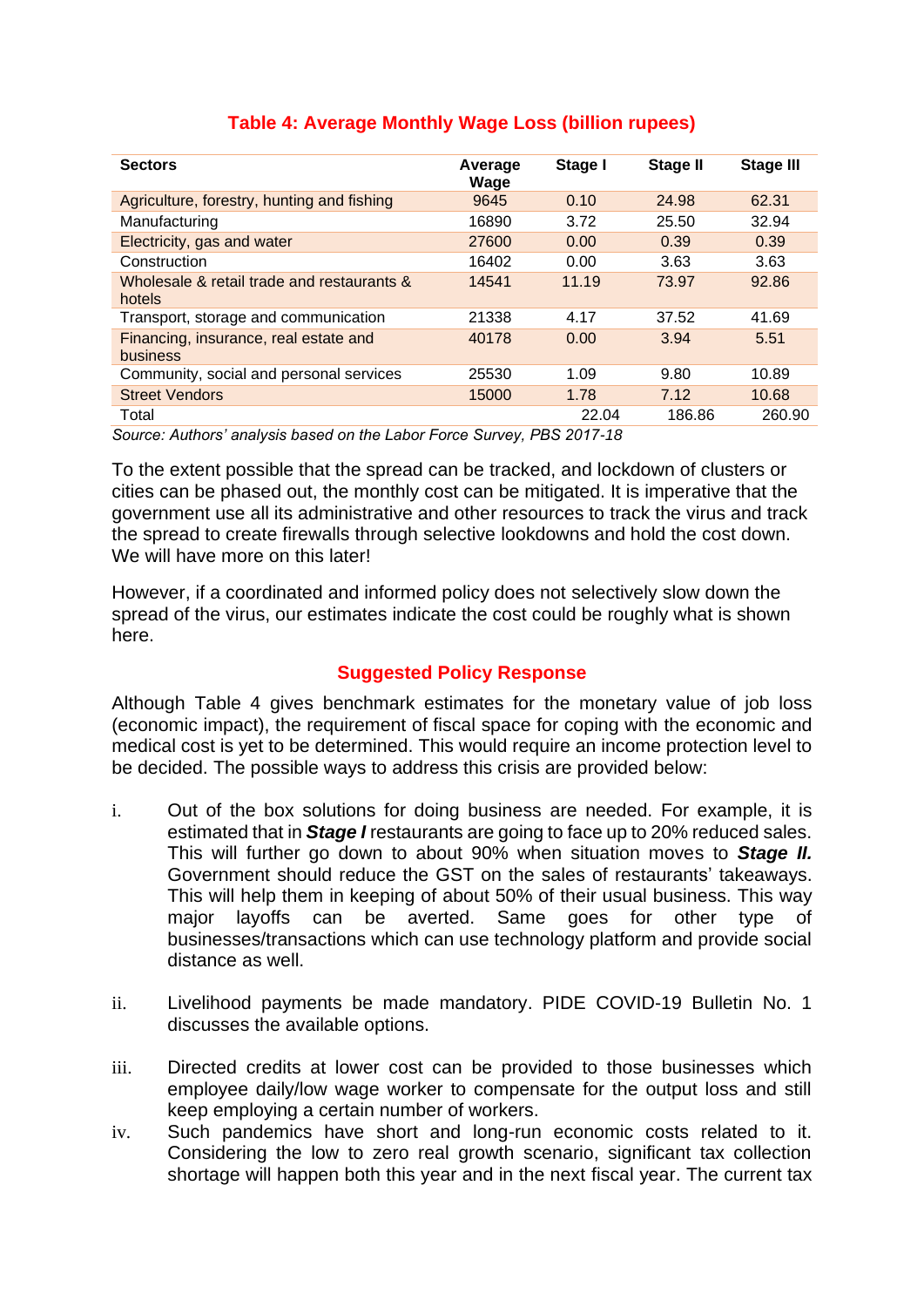collection target will need to be revised downward to prevent FBR from unnecessary revenue pursuit.

- v. In order to provide relief to businesses which engage the most vulnerable workers (especially daily wage workers) GST on their product should be waived.
- vi. For exporters whose containers are stranded in the sea or importers asked to wait for 6 months, government should give them relief for six months to convert their LC on zero rate on the condition that they will not lay off their workers.

| <b>Domestic</b><br><b>Policy</b><br><b>Measures</b>                                                                                                                          | Vulnerable employed<br>impact                                                                                                                                                                                                                                                                                                                                                                                                                                                                                                                | <b>Backward</b><br>supply<br>related<br>channels                                                                                                                                                                                                                       | Possible adjustment policy to<br>protect the vulnerable                                                                                                                                                                                                                                                                                                                                                                                                                                                                                                                                                                                                                                                                                            | <b>Cost and</b><br>financing                                                                                                                                                                                                                                                                                                                                     |  |  |  |
|------------------------------------------------------------------------------------------------------------------------------------------------------------------------------|----------------------------------------------------------------------------------------------------------------------------------------------------------------------------------------------------------------------------------------------------------------------------------------------------------------------------------------------------------------------------------------------------------------------------------------------------------------------------------------------------------------------------------------------|------------------------------------------------------------------------------------------------------------------------------------------------------------------------------------------------------------------------------------------------------------------------|----------------------------------------------------------------------------------------------------------------------------------------------------------------------------------------------------------------------------------------------------------------------------------------------------------------------------------------------------------------------------------------------------------------------------------------------------------------------------------------------------------------------------------------------------------------------------------------------------------------------------------------------------------------------------------------------------------------------------------------------------|------------------------------------------------------------------------------------------------------------------------------------------------------------------------------------------------------------------------------------------------------------------------------------------------------------------------------------------------------------------|--|--|--|
|                                                                                                                                                                              | <b>Stage 1: Limited</b>                                                                                                                                                                                                                                                                                                                                                                                                                                                                                                                      |                                                                                                                                                                                                                                                                        |                                                                                                                                                                                                                                                                                                                                                                                                                                                                                                                                                                                                                                                                                                                                                    |                                                                                                                                                                                                                                                                                                                                                                  |  |  |  |
| Limited<br>warnings and<br>advisories<br><b>Public</b><br>gatherings ban<br><b>Social</b><br><b>Distancing</b><br>Schools,<br>colleges,<br>universities<br>closures          | -fear factor in public;<br>reduced public<br>gathering and<br>shopping.<br>-border line impact on<br>workers' employment,<br>especially to those who<br>are employed<br>seasonally<br>-Not all sectors are<br>affected<br>- those sectors<br>affected reduce<br>employment by 10-<br>15%                                                                                                                                                                                                                                                     | -producers<br>stop<br>developing<br>inventories<br>-no overtime<br>and lay off for<br>helpers<br>-overall<br>supply chain<br>is intact                                                                                                                                 | -No action by the government<br>for compensation                                                                                                                                                                                                                                                                                                                                                                                                                                                                                                                                                                                                                                                                                                   | Not required                                                                                                                                                                                                                                                                                                                                                     |  |  |  |
|                                                                                                                                                                              |                                                                                                                                                                                                                                                                                                                                                                                                                                                                                                                                              | <b>Stage II: Moderate</b>                                                                                                                                                                                                                                              |                                                                                                                                                                                                                                                                                                                                                                                                                                                                                                                                                                                                                                                                                                                                                    |                                                                                                                                                                                                                                                                                                                                                                  |  |  |  |
| <b>Closure of</b><br><b>Public Malls,</b><br>Restaurants,<br><b>Parks</b><br><b>Public</b><br><b>Transportation</b><br>closure<br>Imports and<br>exports are<br>also reduced | -fear factor increases.<br>- non-essential buying<br>stops either by<br>instruction or business<br>closure due to demand<br>reduction.<br>- lay off of about 75%<br>workers with some<br>compensatory<br>payments by<br>businesses themselves<br>- Own businesses<br>closes down due to<br>non-recovery of<br>variable costs.<br>-except for few sectors<br>majority are affected<br>about 50% layoffs.<br>Tourism, hospitality,<br>transportation, etc.<br>have a 90% layoff<br>-some businesses<br>retain workers, but no<br>payments made | -Businesses<br>whose<br>products are<br>not sold on<br>retail are<br>closed.<br>- raw material<br>supply is also<br>hit.<br>May affect<br>agricultural<br>production<br>and supplies.<br>-export orders<br>are cancelled<br>hence all<br>supply chain<br>gets affected | Protect lives and lively hood by<br>facilitating the poor and<br>vulnerable.<br>Difficult to target, may scale up<br>BISP, provinces had their own<br>social protection and up lift<br>program such as Watan Cards<br>etc.<br>So, a joint plan with more<br>provincial monitoring and<br>outreach is involved. Through<br>district administration it is<br>possible.<br>Means testing approach is more<br>suitable but time consuming.<br>Lively hood payments for up to<br>three weeks is a must.<br>Businesses may be provided<br>credit facility from banks, cover<br>for some fixed cost such as the<br>utility bills (only if there is no<br>activity in that business).<br>Exporters can be provided with<br>some relief in the same manner. | PSDP will be<br>cut, owing to<br>stoppage of<br>some projects<br>as some<br>imports will<br>not be made.<br>Some projects<br>have not<br>started so<br>they can be<br>postponed.<br><b>Issue</b><br>catastrophic<br>bonds to<br>generate<br>resources and<br>divert some<br>current<br>expenditures<br>such as pays<br>of officers.<br>Coordinate<br>with donors |  |  |  |

#### **Table A Stages of Social Distancing Strategies and Policy Responses**